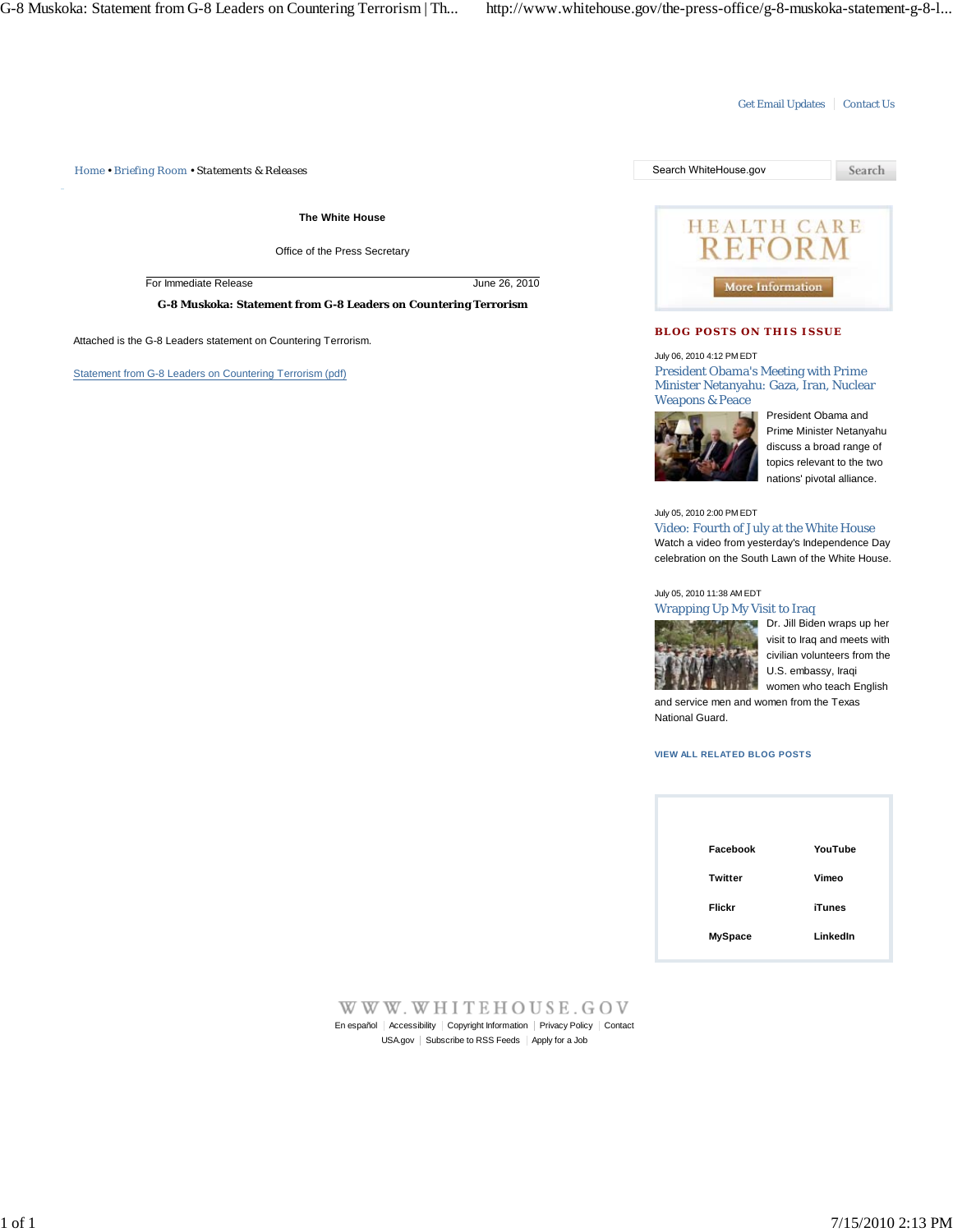

# **G-8 Leaders Statement on Countering Terrorism**

We, the Leaders of the G-8, reiterate our absolute condemnation of terrorism in all of its forms and manifestations, and our commitment to work together to eradicate this threat. Recent events, such as the attempted bombing on December 25, 2009 of the airline en route to Detroit and the brutal attacks of March 29, 2010 on the Moscow subway, are reminders of the terrorist threat. We express our deepest sympathies for lives lost and disrupted by these senseless acts.

Terrorism threatens people everywhere and undermines peace, stability and security. All acts of terrorism are criminal, inhumane, and unjustifiable irrespective of motivation. We condemn suicide bombings, and we abhor in particular the practice of recruiting the young or disadvantaged to carry out such acts. We deplore the upsurge in hostage-takings perpetrated by terrorists, as such abductions are repugnant to our fundamental notions of freedom, and we commit to work together to prevent their proliferation and bring those responsible to justice. We express our concern about the links of some terrorists to illicit drug trafficking and organized crime – we are determined to disrupt these partnerships of convenience. As highlighted at the Washington Summit on Nuclear security, nuclear terrorism is one of the most challenging threats to international security.

Terrorism will not be defeated by force alone. It is critical to address the conditions conducive to the spread of terrorism, and, in particular, that governments promote the rule of law, the protection of human rights and fundamental freedoms, democratic values, good governance, tolerance and inclusiveness to offer a viable alternative to those who could be susceptible to terrorist recruitment and to radicalization leading to violence. We are committed to helping countries address their basic development needs and meet the legitimate aspirations of their people. All peoples everywhere deserve security in their communities, education for their children, opportunity for employment and a sense of dignity and self-worth.

We reaffirm that full respect for human rights, fundamental freedoms and the rule of law is critical to an effective counter-terrorism strategy, and we reject the false choice between our security and our democratic values. All of our actions against terrorism must be consistent with the UN Charter and applicable international law. We reiterate the central role of the UN in the fight against terrorism and stress the importance of full implementation of the UN Global Counter-Terrorism Strategy and relevant UN Security Council resolutions. We strongly urge all states to join and implement the international conventions and protocols against terrorism. We welcome improvements to the UN al-Qa'ida and Taliban sanctions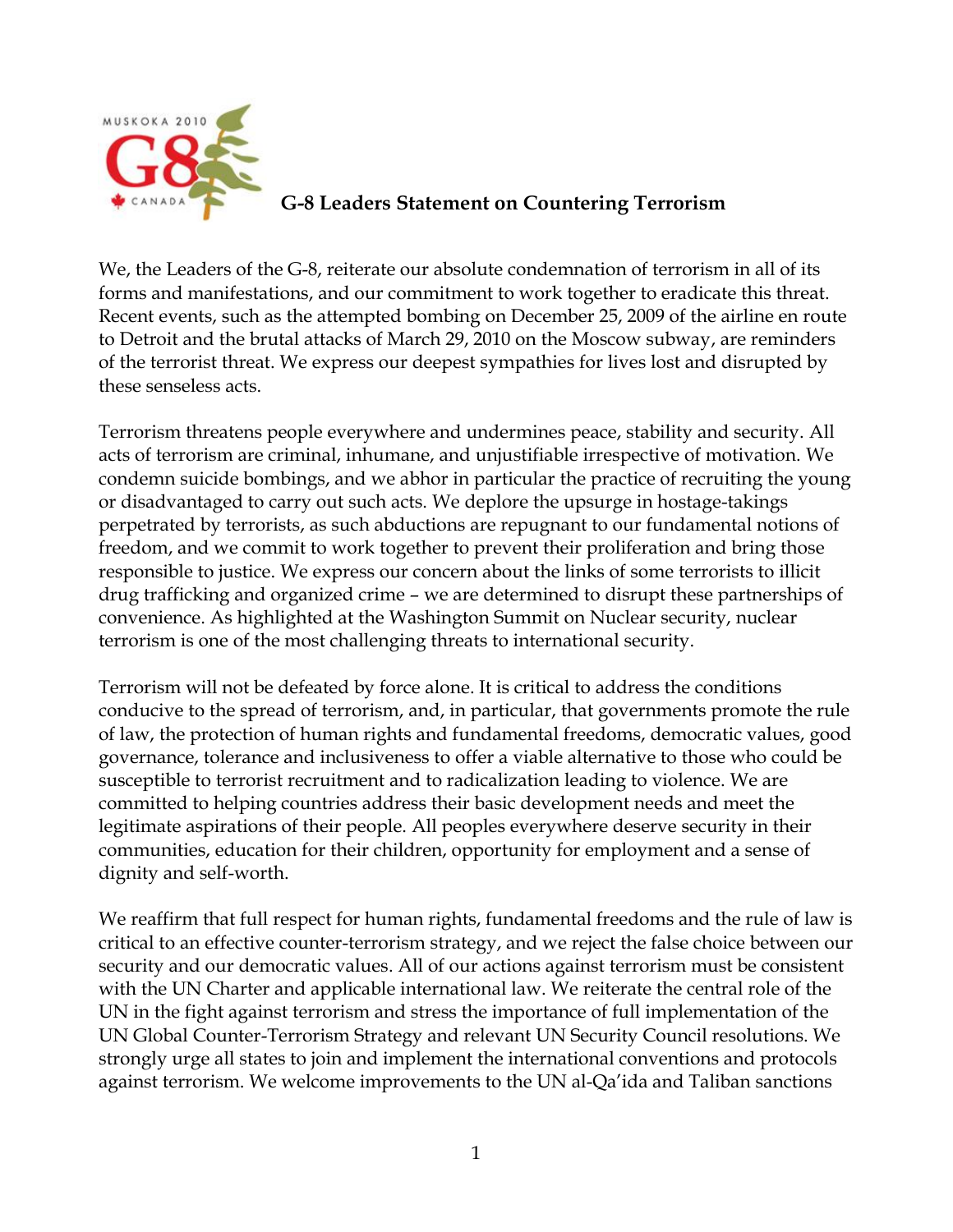regime, most recently the adoption of UN Security Council Resolution 1904, and we underscore the importance of further progress in its implementation, and continuing work in support of fair and clear procedures.

Terrorism is a global threat that requires a global response. No single country or group of countries can hope to defeat terrorism. Since the attacks of September 11, 2001, extensive international cooperation has weakened the ability of terrorists to recruit, train, fund and execute attacks. We are committed to further enhancing international cooperation, by strengthening old partnerships and building new ones with governments, multilateral organizations and the private sector. We also recognize the crucial role of civil society in effective counter-terrorism efforts. We pledge to strengthen the cooperation between relevant UN bodies and the G-8 and, together with committed partners, we will work to broaden, deepen and make more robust the global multilateral counter-terrorism umbrella.

We recognize the role of the G-8 Roma/Lyon Group (comprised of our counter-terrorism and anti-crime experts) in the global fight against terrorism, as well as the work of the Counter-Terrorism Action Group (CTAG), which seeks to build capacity and political will to assist countries in addressing the terrorist threat. We applaud Canada's leadership in bringing strategic focus to the groups' efforts through the preparation of a robust action plan on counter-terrorism and organized crime. We endorse this plan.

We underscore our determination to work cooperatively on key challenges, including transportation security, border security and identity integrity, preventing chemical, biological, nuclear and radiological terrorism, combating terrorism financing, countering violent extremism, radicalization leading to violence, and recruitment. Given the complex nature of the terrorist threat, an integrated and coordinated G-8 response is essential to meeting this challenge.

We acknowledge that terrorist groups and other criminal organizations tend to flourish where governments lack the capacity and resiliency to address security vulnerabilities, in some cases threatening the stability of states. We emphasize the essential role capacitybuilding can play to support countries in need of assistance to fulfill their international counter-terrorism commitments. Addressing the institutional weaknesses that allow terrorists to operate freely is a critical element of our efforts. Building upon the efforts of the CTAG, we emphasize the need to improve the coordination of the growing bilateral and multilateral counter-terrorism capacity-building initiatives, and to make these efforts more innovative, far-reaching and sustained. We recognize the profound effects of terrorism on these countries and regions, and we are mindful of their needs. We, the G-8 countries, stand together to support them, in particular, Afghanistan, Pakistan, the Sahel, Somalia and Yemen. We will seek to build closer cooperation among relevant G-8 partner programs to make our effort to address terrorism and related security threats more coherent and effective.